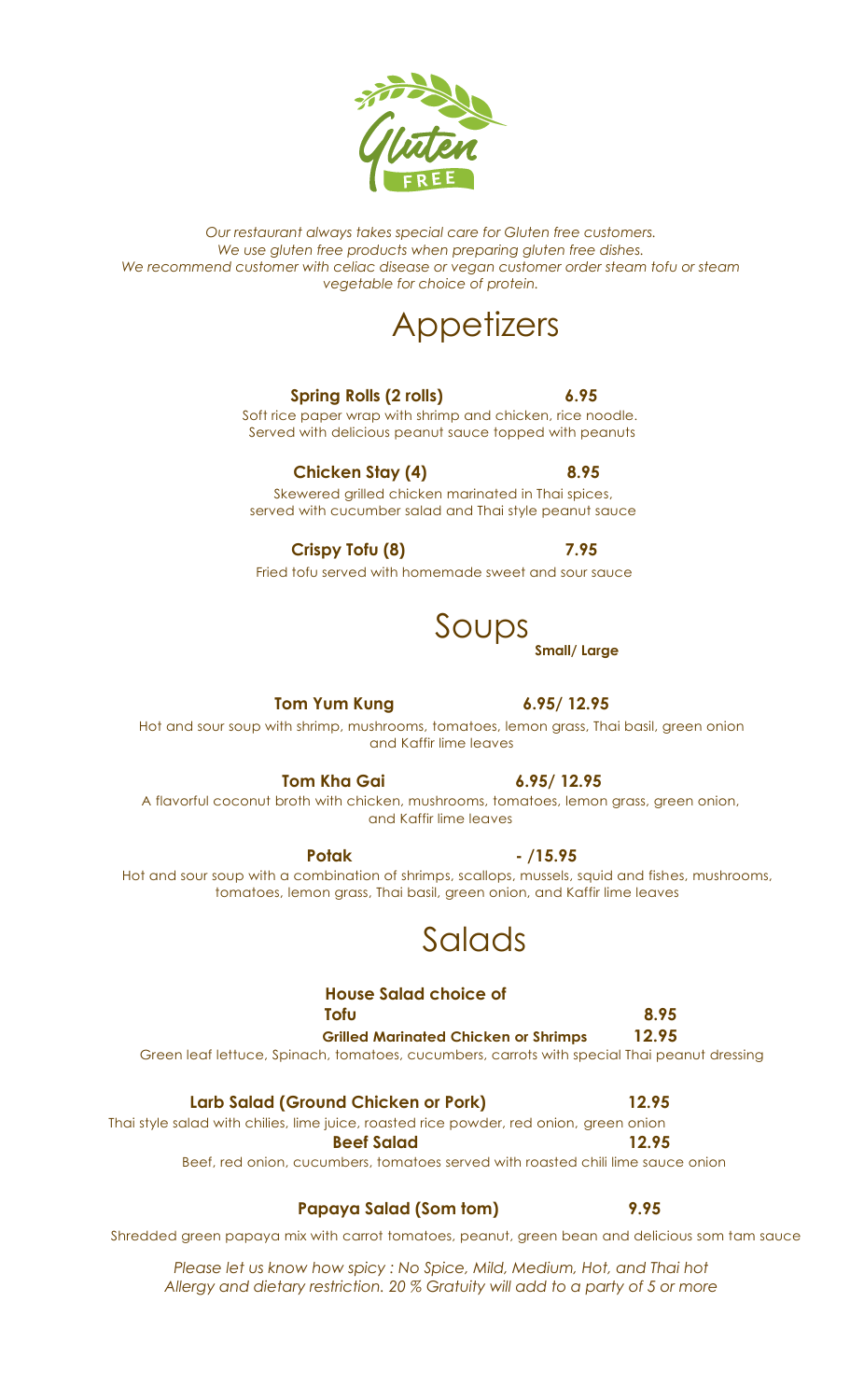

*Our restaurant always takes special care for Gluten free customers. We use gluten free products when preparing gluten free dishes. We recommend customer with celiac disease or vegan customer order steam tofu or steam vegetable for choice of protein.*

## Fried Rice

Choice of chicken, beef, pork or tofu. (Shrimp add 3.50) **Lunch/ Diner**

- **K1. Thai Fried Rice (Khao Pad)10.50/ 13.95** Fried rice with onion, carrot, broccoli, and egg
- **K2. Pineapple Fried Rice (Khao Pad Saparod) 10.50/ 13.95**

Tropical fried rice with pineapple, onion, cashew nut and egg

**K3. Fried Rice with Thai Basil (Khao Pad Bai Ga-Prow) 10.50/ 13.95**

> Fried rice with onion, green bean, bell pepper and Thai basil

# Noodle

Choice of chicken, beef, pork or tofu. (Shrimp add 3.50) **Lunch/ Dinner**

**N1.Pad Thai Noodles 10.50/ 13.95** Rice noodles stir fried with egg, bean sprouts, ground peanuts and green onion

### **N2.Drunken Noodles**

 **(Pad Kee Mow) 10.50/ 13.95** Thick rice noodles stir fried with a spicy chili sauce, basil, bell pepper and bean sprouts

### **N3. Pad See Eew 10.50/ 13.95**

Thick rice noodles stir fried with sweet soy sauce, broccoli and egg

### **N4.Khow Soy 13.95/ 13.95** Northern style noodles (egg noodles) with yellow curry sauce, topped with green pickle mustard ,red onion, lime and crispy noodle

- **N5.Noodles Soup 13.95/ 13.95** Rice noodles in a delicious broth and bean sprout
- **N6.Tom Yum Noodles Soup 13.95/ 13.95** Rice noodles in Tom Yum broth with crushed peanut and bean sprout

# Curry

Choice of chicken, beef, pork or tofu. (Shrimp add 3.50) Includes white rice or add 2.50 for brown rice **Lunch/ Dinner**

**C1. Green Curry 10.50/ 13.95** Zucchini, bamboo shoot, bell pepper and Thai basil in green curry sauce with coconut milk

**C2**. **Pineapple Curry 10.50/ 13.95** Pineapple, bell pepper, and basil in red curry sauce with coconut milk

**C3. Yellow Curry 10.50/ 13.95** Potatoes, carrot and onion, in yellow curry sauce with coconut milk served with a cucumber salad

**C4. Panang Curry 10.50/ 13.95** Panang curry cooked in coconut milk with carrot, snow peas and green bean

**C5. Massaman Curry 10.50/ 13.95** Potatoes, onion and roasted peanuts in massaman curry sauce with coconut milk

**C6. Red Curry 10.50/ 13.95** Coconut milk curry with zucchini, bamboo shoot, bell pepper, and Thai basil

**\*All Lunch served with soup of the day \* Mon-Sat : 11.00 AM to 3 PM Soup for dine in and must order Lunch special only**

Please let us know how spicy : No Spice, Mild, Medium, Hot, and Thai hot sauce and broccoli *Allergy and dietary restriction. 20 % Gratuity will add to a party of 5 or more*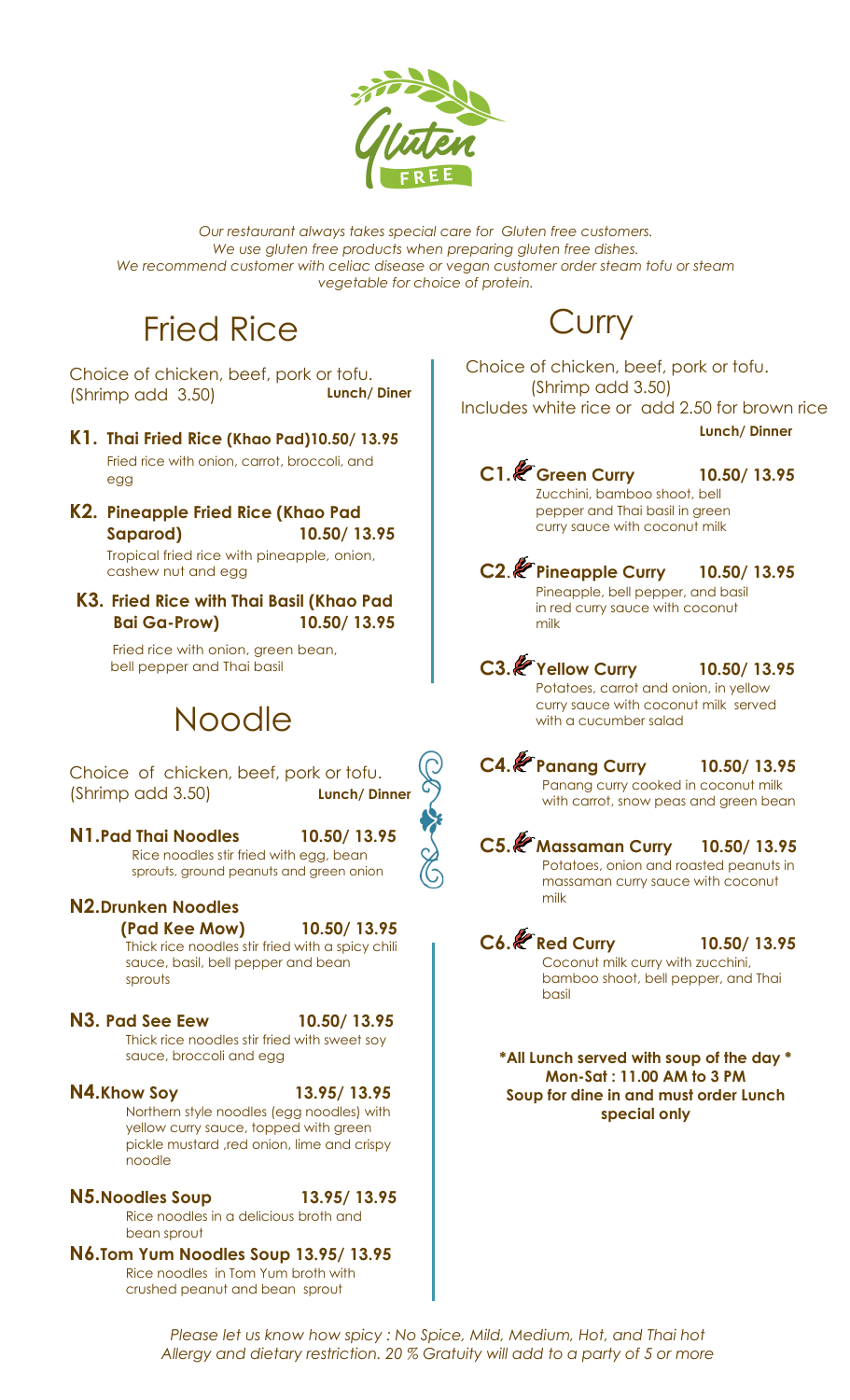

# Entrée

Choice of chicken, beef, pork or tofu. (Shrimp add 3.50) Includes white rice or add 2.50 for brown rice



onions, mushrooms, carrot in a spicy chili sauce with Thai basil

**E2. Pad Nam Prik Pow 10.50/ 13.95** Stir-fried with special roasted chili, onions, bell pepper, carrots and cashews nut

**E3. Pad Priew Wan (Thai Style sweet and sour) 10.50/ 13.95** Stir-fried tomatoes, onion, cucumbers,

carrots, bell pepper and pineapple with Thai style sweet and sour sauce

**E4. Pad Pak (Stir-Fried Mixed vegetable) 10.50/13.95**

Stir-fried onion, carrot, bell pepper, broccoli, snow peas ,and bean sprout in a light soy sauce recipe

**E5. Pad Khing (Stir Fried Ginger) 10.50/ 13.95**

Fresh ginger sautéed with onion, mushrooms, carrot, zucchini and bell peppers in a light soy sauce recipe

**E6. Pad Ka Tiem (Stir-Fried in garlic sauce) 10.50/ 13.95** Stir-fried with garlic in a bed of steam mixed vegetable

### **E7. Kai Sa Tay Plate (Chicken Stay entrée) 10.50/ 13.95**

Grilled Chicken marinated in Thai spices, served with peanut sauce on a bed of steamed mixed vegetable and side of cucumber salad

### Side

| <b>Steamed Rice</b>    |                 | 2.00 |
|------------------------|-----------------|------|
| <b>Brown Rice</b>      |                 | 2.50 |
| <b>Sticky Rice</b>     |                 | 3.00 |
| <b>Fried Rice</b>      |                 | 4.00 |
| <b>Steamed Veggies</b> |                 | 3.50 |
| <b>Steamed Noodle</b>  |                 | 2.50 |
| Egg                    |                 | 2.00 |
| <b>Sauce</b>           | 2 <sub>oz</sub> | 1.00 |
|                        | 1 דה            | 2.00 |

### i<br>Li Additional

| <b>Extra chicken, beef</b> |      |
|----------------------------|------|
| or pork                    | 2.50 |
| Extra tofu                 | 2.00 |
| <b>Extra Shrimp</b>        | 3.50 |
| <b>Combination</b>         | 4.50 |
| <b>Mixed seafood</b>       | 6.50 |
| <b>Mixed Vegetable</b>     | 3.50 |
| <b>One Vegetable</b>       | 1.50 |
|                            |      |

## Beverages

| <b>Thai Ice Tea</b>         | 3.95 |
|-----------------------------|------|
| no ice<br>add               | 1.00 |
| add coconut milk            | 0.75 |
| Large                       | 1.25 |
| <b>Thai Ice Coffee</b>      | 3.95 |
| no ice<br>add               | 1.00 |
| add coconut milk            | 0.75 |
| Large                       | 1.25 |
| <b>Hot Tea</b>              | 2.50 |
| <b>Green or Jasmine Tea</b> |      |
| <b>Soft Drink (Canned)</b>  | 2.00 |
| <b>Ginger Drink</b>         | 3.00 |
| Hot or cold                 |      |
| <b>Coconut Juice</b>        | 3.5  |

 $A \sim \Lambda$ ll Lunch sarvad with so sauce and broccoli **\*All Lunch served with soup of the day \* Mon-Sat : 11.00 AM to 3 PM Soup for Dine in and must order Lunch special only**